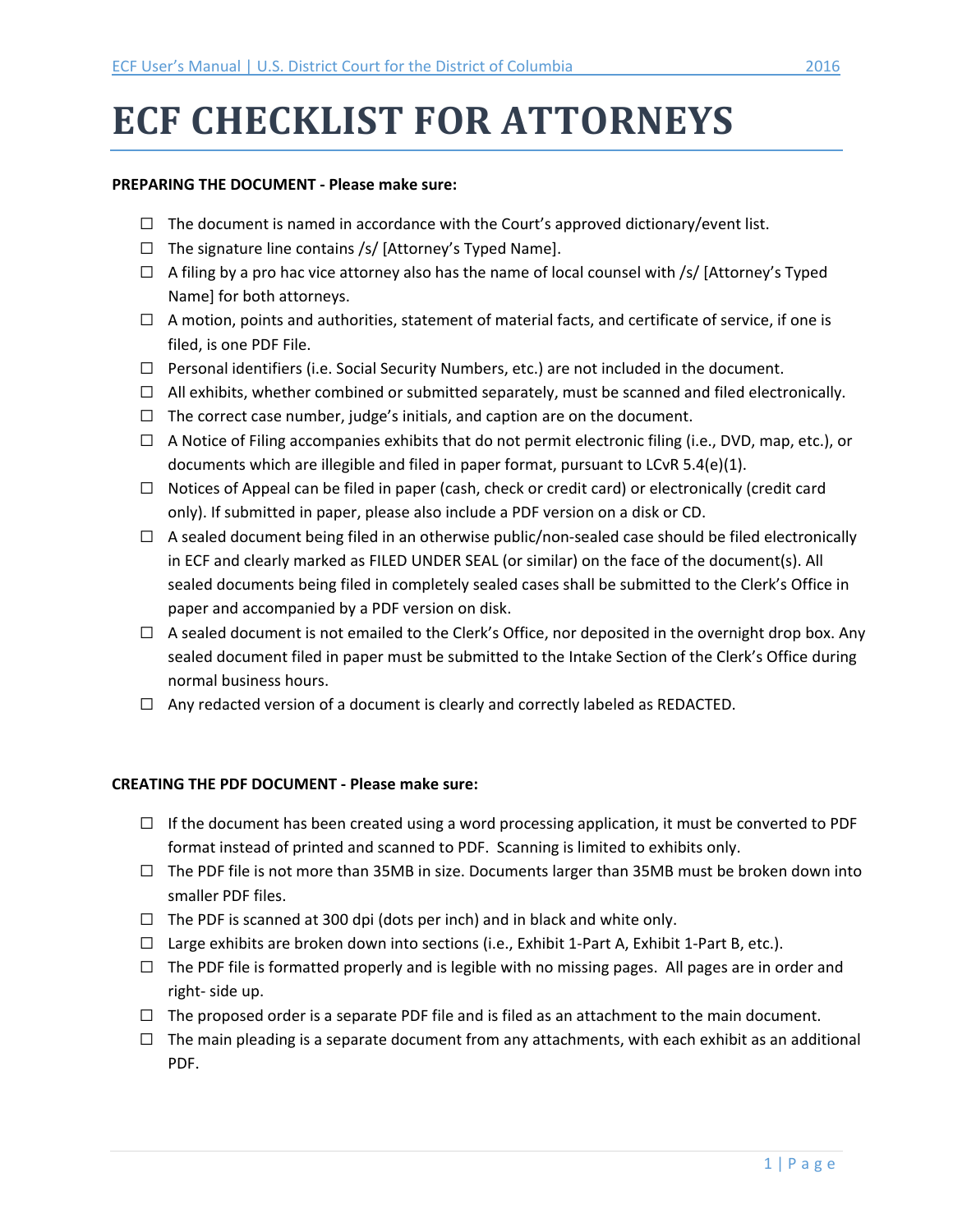## **ELECTRONICALLY FILING THE DOCUMENT - Please make sure:**

- $\Box$  The name of the attorney logged into ECF must match the attorney's name on the signature line.
- $\Box$  The correct case number and caption is entered and verified at the top of the screen.
- $\Box$  To choose the most accurate/appropriate event from the menus provided. Please, no guessing on the event.
- $\Box$  If asked to create an association between the attorney and party, do so whenever appropriate. NOTE: Designation as "Lead" counsel is optional.
- $\Box$  If filing a multi-part motion, select ALL appropriate reliefs by clicking on each one on the motions menu (i.e. dismiss, summary judgment, etc.).
- $\Box$  The event "Response to any document" is only used when the document you are trying to respond to is missing from the docket, or is not a motion.
- $\Box$  If filing a combination document (i.e. motion and opposition, or opposition and reply), be sure to make one separate entry for each part of your pleading.
- $\Box$  If filing a notice of appearance, file a separate notice for each attorney, using each attorney's ECF login and password.
- $\Box$  When filing a motion for leave to file a document, the subject document is to be filed as an electronic attachment to the motion, not as a separate docket entry.
- $\Box$  Exhibits, affidavits, and proposed orders are filed as attachments to the main document, and properly described in the description box.
- $\Box$  If given the opportunity to create a link to an existing document, do so, if appropriate. Rule of thumb: the docket text should accurately reflect the title of the pleading being filed.
- $\Box$  If the optional text box in the body of the entry is used, make sure the information added is descriptive, brief, and not redundant of the automatic text already generated by the ECF system.
- $\Box$  When presented with the question "Do you want to spread text?" while docketing to a consolidated case, choose "Yes" if counsel has been instructed by the Judge in the case to spread the text to all member cases. Otherwise, choose "No."
- G If filing a notice of change of address, be sure to also go to the **UTILITIES** menu (blue menu bar at the top of the screen) to make the necessary updates on the **Maintain Your Address** screen.
- $\Box$  When docketing a proposed order as an attachment, select "Text of Proposed Order" from the Category drop-down menu.